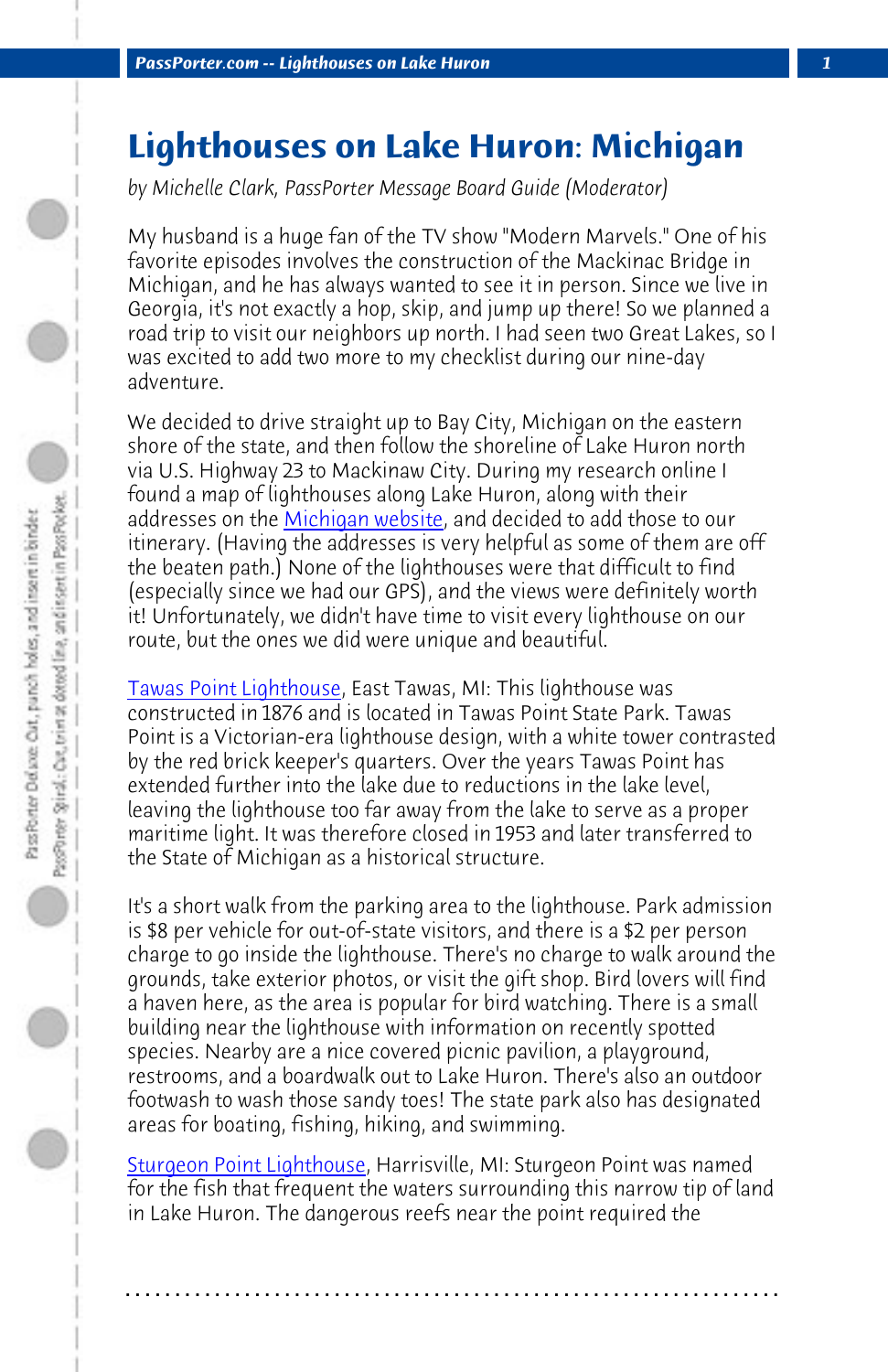*PassPorter.com -- Lighthouses on Lake Huron (continued) 2*

construction of a lighthouse on the point in 1870. The tower is another stunning example of Victorian-era lighthouse architecture and was operational until 1941.The grounds surrounding the lighthouse include maritime objects such as shipwrecks and anchors. The keeper's house is [fully furnished with origina](http://www.40milepointlighthouse.org/index.html)l and period furnishings. Currently the keeper's house and grounds are open to the public for free but there is a charge to enter the tower. The lighthouse at Sturgeon Point was my favorite of the three we visited.

Sharing the grounds at Sturgeon Point is the Bailey School, a one-room schoolhouse built in 1907. The school was originally located in nearby Mikado, Michigan, and served students until 1941. In the late 1990s the structure was moved to its current location. The school is fully furnished with the original chalkboard, maps, and school bell. There is no charge to go inside the school, and there's usually a volunteer stationed inside to answer any questions.

[When we visited Sturgeon Poi](http://www.michigan.org/Property/Detail.aspx?p=G4981)[nt we noticed se](http://www.michigan.org/Property/Detail.aspx?p=B9635)veral pe[ople with buckets](http://www.michigan.org/Property/Detail.aspx?p=G4981) collecting the small, smooth stones that covered the narrow point. One such collector told us he made jewelry from the polished stones.

Forty Mile Point Lighthouse, Rogers City, MI: This is one of the more unique lighthouses we visited. The keeper's home is a two-story brick duplex with the tower in between the two units. The structure was built in 1896 and operated for approximately 60 years. There are several structures on the property including a foghorn station, and the grounds are quite attractive and well kept. There is no charge to view the grounds or beaches at Lighthouse Park, but the nautical museum does have an admission fee. Unfortunately, we arrived after the museum had closed for the day, so check with the Lighthouse Society for operating hours ahead of time.

The two lighthouses I really wished we had time to visit are located at Presque Isle - the Old Presque Isle Lighthouse and the New Presque Isle Lighthouse Park and Museum. Maybe next time!

*About The Author: Michelle Clark is a self-professed thrill ride junkie and the mother of three teens who share in her obsession. Her goal is to experience as many theme parks as possible and stay in every Disney resort before she dies!*

**. . . . . . . . . . . . . . . . . . . . . . . . . . . . . . . . . . . . . . . . . . . . . . . . . . . . . . . . . . . . . . . . . .**

*Article last updated: 02-23-2011*

*View the latest version online at:*